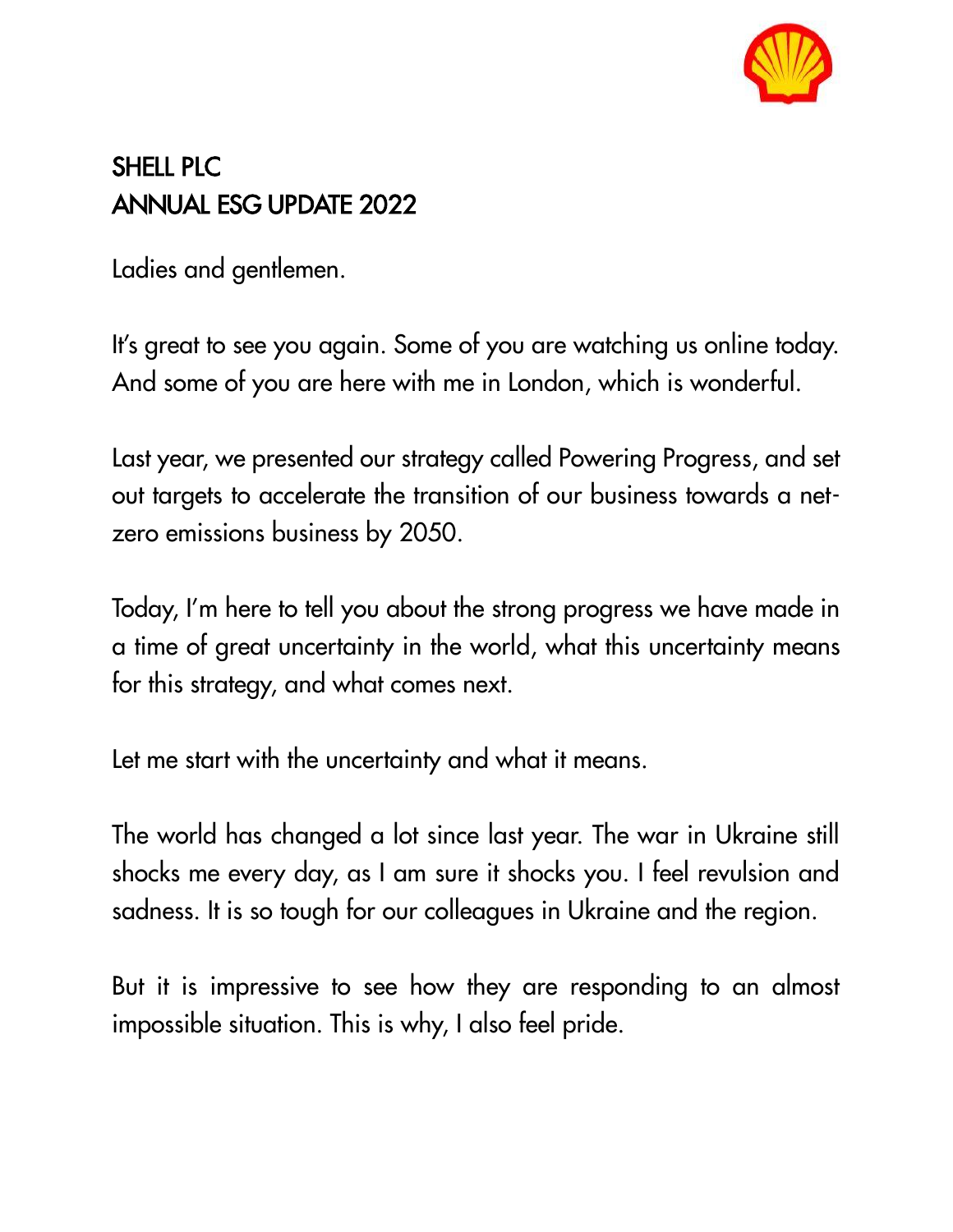

I'm proud of every colleague in Ukraine who continues to go to work to keep energy supplies flowing in a country that is dealing with a frightening conflict, and fuel shortages.

What impresses me most is how all these men and women are adapting to changing circumstances.

The war in Ukraine is one of the most significant reasons people are having to adapt. But in recent years, it has not been the only one.

Covid, the cost-of-living crisis, and climate change, to name just a few, have all forced people, countries and businesses to adapt as well.

This is also true for Shell as a whole. We have been adapting. In response to the war in Ukraine, we are working on our withdrawal from Russian hydrocarbons, including crude oil, petroleum products, gas and liquefied natural gas.

And we have been seeking ways to replace Russian supplies. For example, by adding new gas supply, like we are doing from our Colibri project in Trinidad & Tobago.

Part of this natural gas goes to LNG exports. LNG can help the current worldwide supply crisis. Because LNG can be shipped to parts of the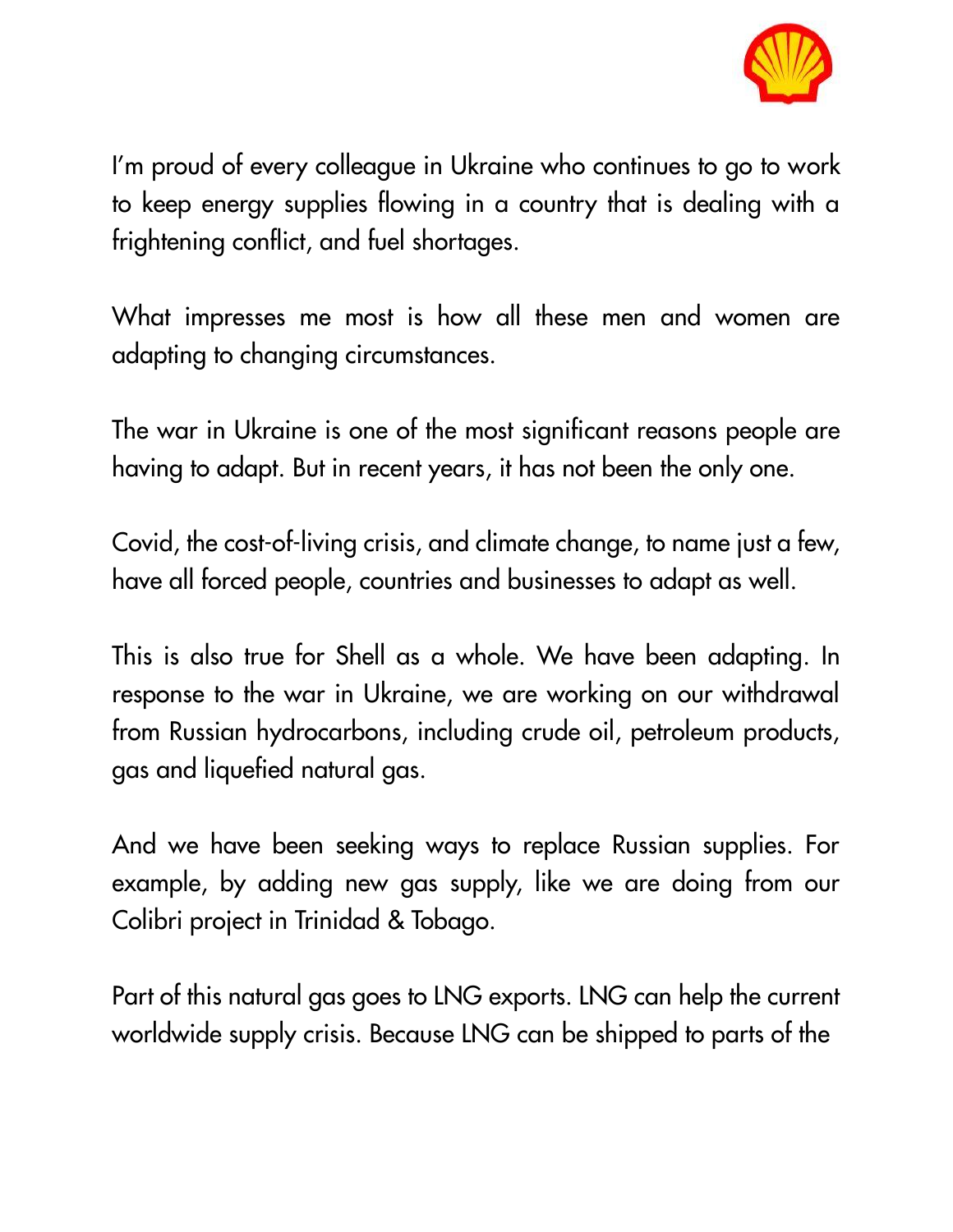

world where it is needed the most, including places that currently still depend to a large extent on Russian pipeline gas.

We were already the world's leading supplier of LNG before this crisis started. We can now use this position of strength to help countries replace supplies. For example, by delivering LNG to a terminal that's going to be built at the German port of Brunsbuettel.

As I just said, the world faces the ongoing and urgent challenge of climate change. With all the uncertainty and change going on in the world and the need to adapt, some may wonder whether Powering Progress, our strategy to transform Shell into a net-zero emissions energy business by 2050, is still the right one.

Can our strategy withstand fuel shortages, inflation and extremely volatile commodity prices? Can it cut emissions and continue to create shareholder value at the same time? Can it deal with a call for a secure supply of energy that is reliable, sustainable, and affordable?

I believe it can. Our strategy is still the right one. The reason is simple: Powering Progress was always meant to fundamentally change the company. It has adaptation at its core.

Because Powering Progress is designed to deliver results today, which is visible in our quarterly results on a quarter-by-quarter basis.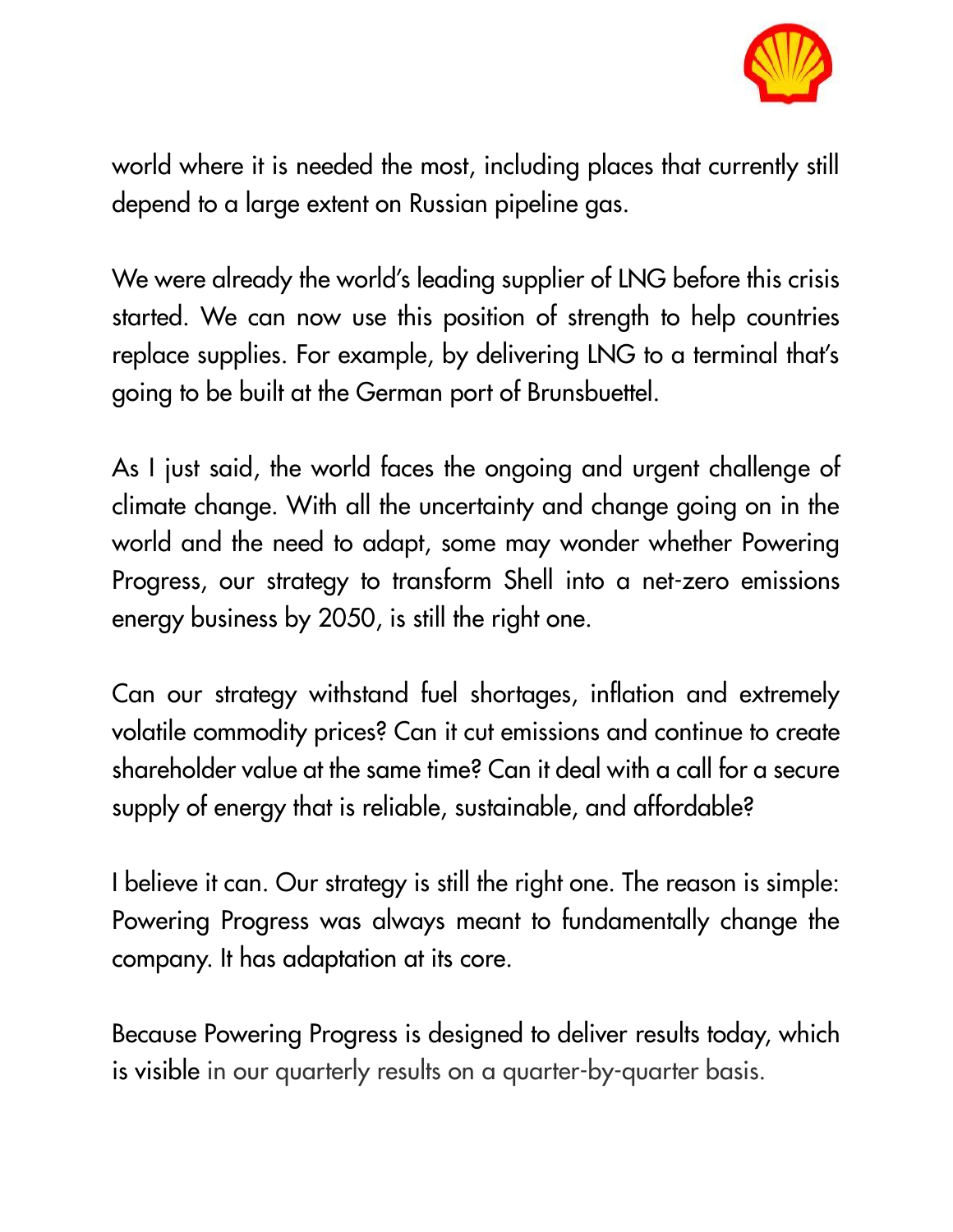

And Powering Progress is designed to continue delivering results, by seizing the opportunities in the energy transition.

It is designed to pursue value, take opportunities to grow, and become even more competitive and resilient as we move towards 2050.

This means we are focusing even more than we did on our customers. It means having our staff completing thousands of courses on skills that will be needed for the energy transition. And it means radically transforming the company's portfolio over the next decades.

Let me give you some examples of what all this adaptation means in practice.

To start, last year, we completed one of the most effective reorganisations in our history. We are now operating in a smarter, more focused way with fewer people.

We also simplified our share structure and moved Shell's headquarters from the Netherlands to the UK. These changes have given the company much more flexibility. Which will help us to deliver more value to our shareholders.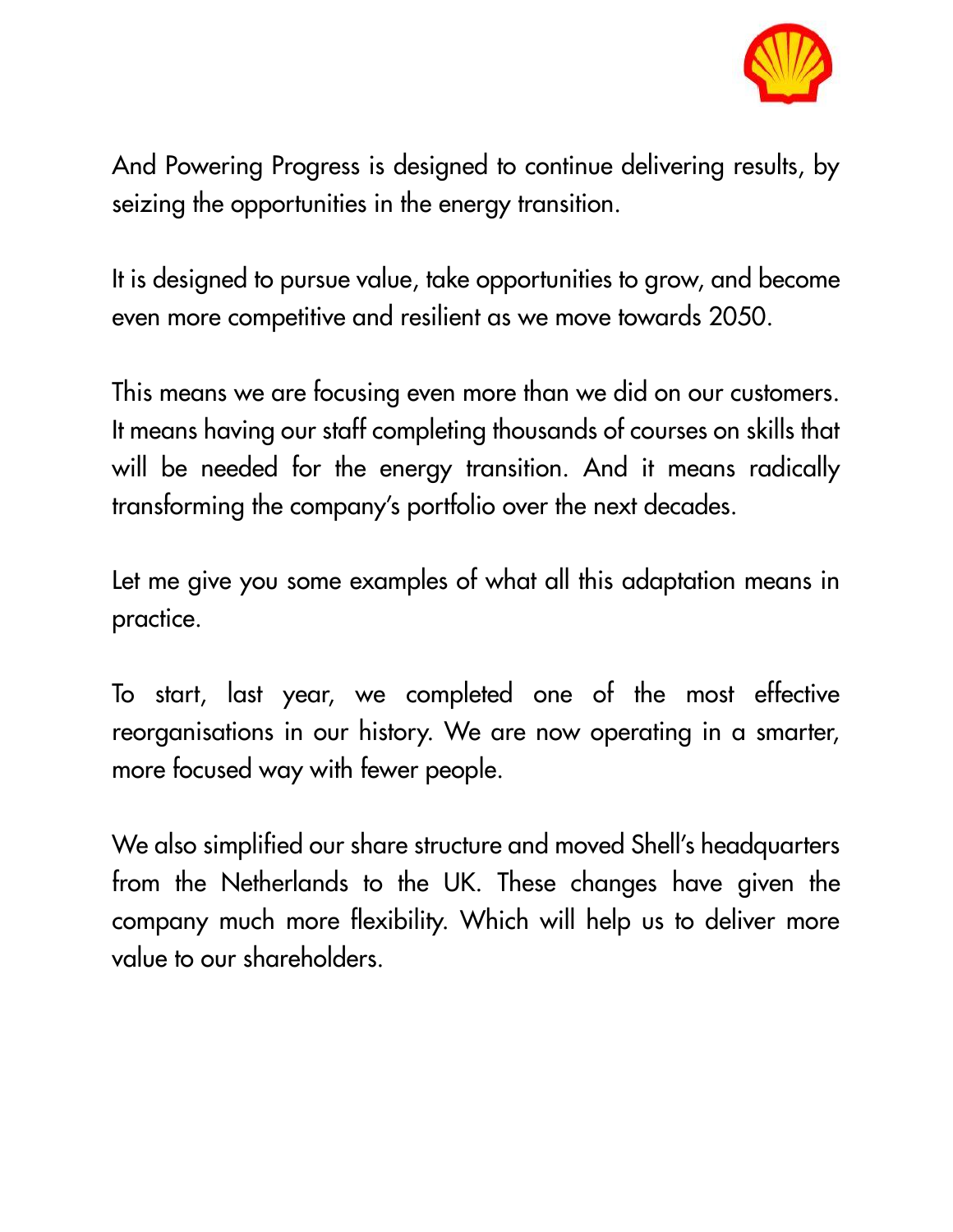

Our financial performance over the last few quarters has been consistently strong. This is our starting point. The company must create value for shareholders today.

But this cannot be the only metric used to judge our investment case.

Apart from creating shareholder value, we must also respect nature by recognising the growing urgency and

taking action to protect biodiversity, preserve water quality and use resources more efficiently.

And we must power lives, by supplying energy for those who need it most, and by being a diverse and inclusive organisation. In 2021, for example, 47% of all the graduates we hired were women. On our Board the percentage of women was 50%. Of all our employees and our senior leadership, around 30% were women. So we are making progress, but we still need to do better.

Another way to judge our investment case is by our readiness for the future. Because the world is changing, the energy sector is changing and, most importantly, the type of energy people use is changing.

More and more, customers want and need low and zero-carbon energy. And as more people use this energy, this is also where the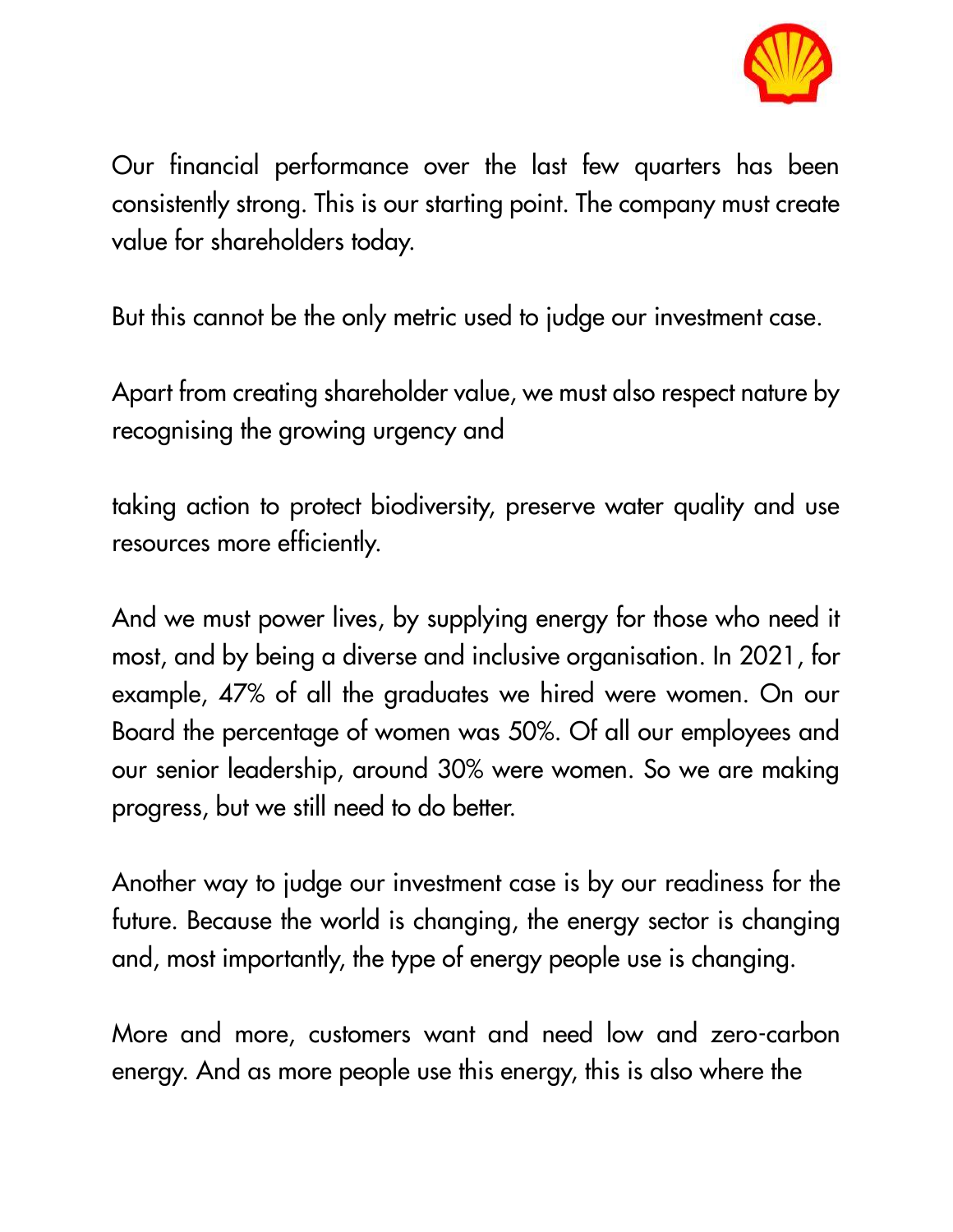

profits of the energy sector will be. So energy companies, just like everyone else in the world, will have to change.

To give you some examples of how our portfolio is changing.

We recently announced the acquisition of Spring Energy group, one of India's leading renewable power platforms. and won bids for offshore wind in Scotland that will produce enough renewable electricity to power every Scottish household twice over.

In fact, we now have about 50 gigawatts of renewable generation capacity in operation, under construction and in the funnel of potential projects.

We are also building a comprehensive network of charging points for electric cars. During the last year, we grew our worldwide network by about 50%.

In total, we are increasing our spend on low- and zero-carbon products and services, our opex and capex together, from around a third of our total spend today, to 50% by 2025.

This includes energy products and services such as biofuels and hydrogen, power, nature-based solutions, carbon capture and storage, it also includes convenience retail, and within that, charging for electric vehicles. The remainder is on our chemicals and lubricants businesses,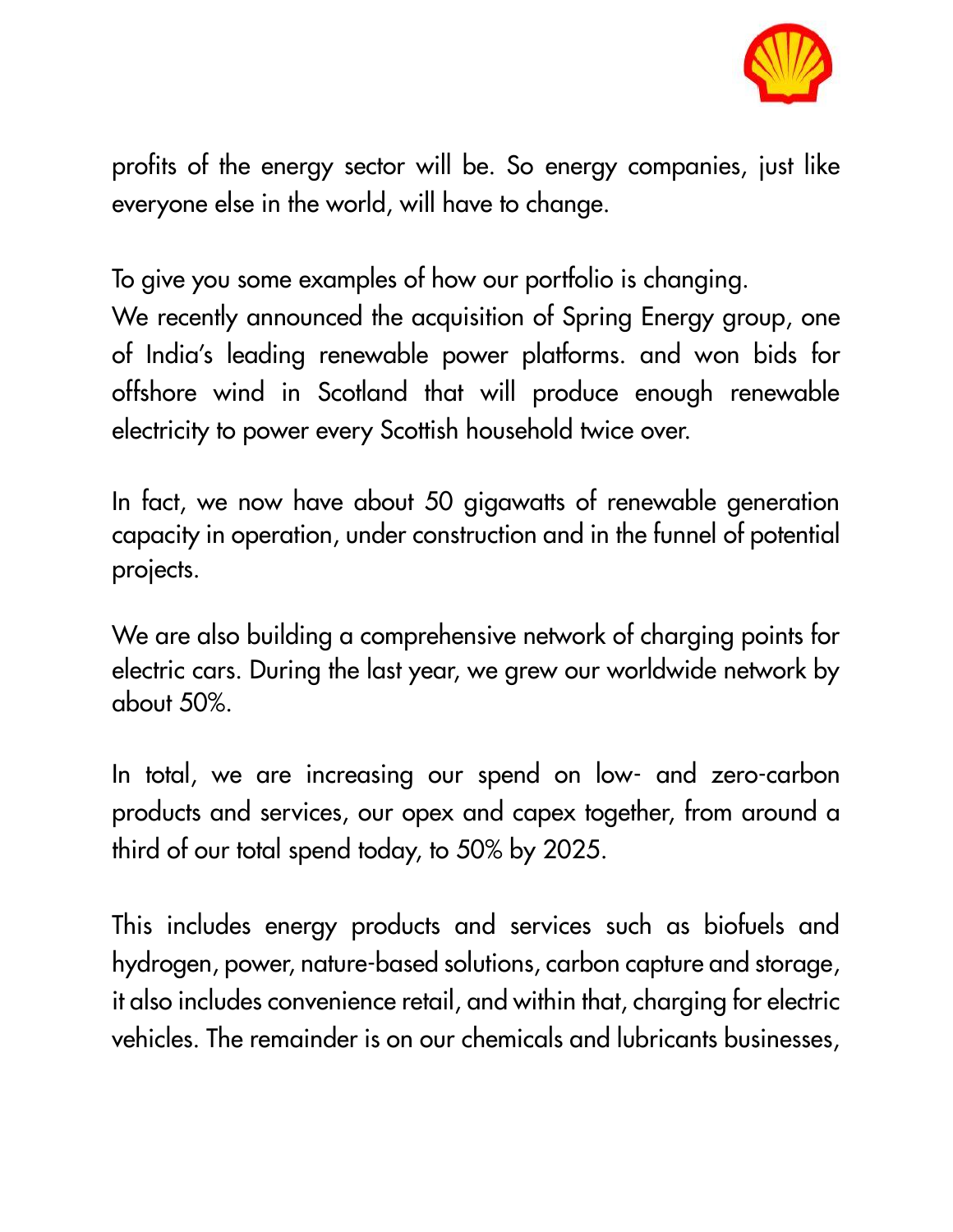

which do not produce energy products and do not create carbon emissions when used by our customers.

We're also making good progress towards our expected 1-2% a year reduction in oil production to 2030.

For some, of course, we are not moving away from hydrocarbons fast enough.

I believe Shell has the right pace to help the world through an orderly energy transition, with a secure supply of energy, that maintains supplies of oil and gas where they are needed and that will also get the company to net-zero emissions in time.

We have set climate targets that we firmly believe are aligned with the more ambitious goal of the Paris Agreement on climate change: to limit the increase in the average global temperature to 1.5°C above preindustrial levels.

Last month, we published a report on how we are delivering on these targets.

To start, by the end of 2021, we reduced the absolute emissions from our operations and the energy we use to run them by 18%. This is compared to 2016 and on a net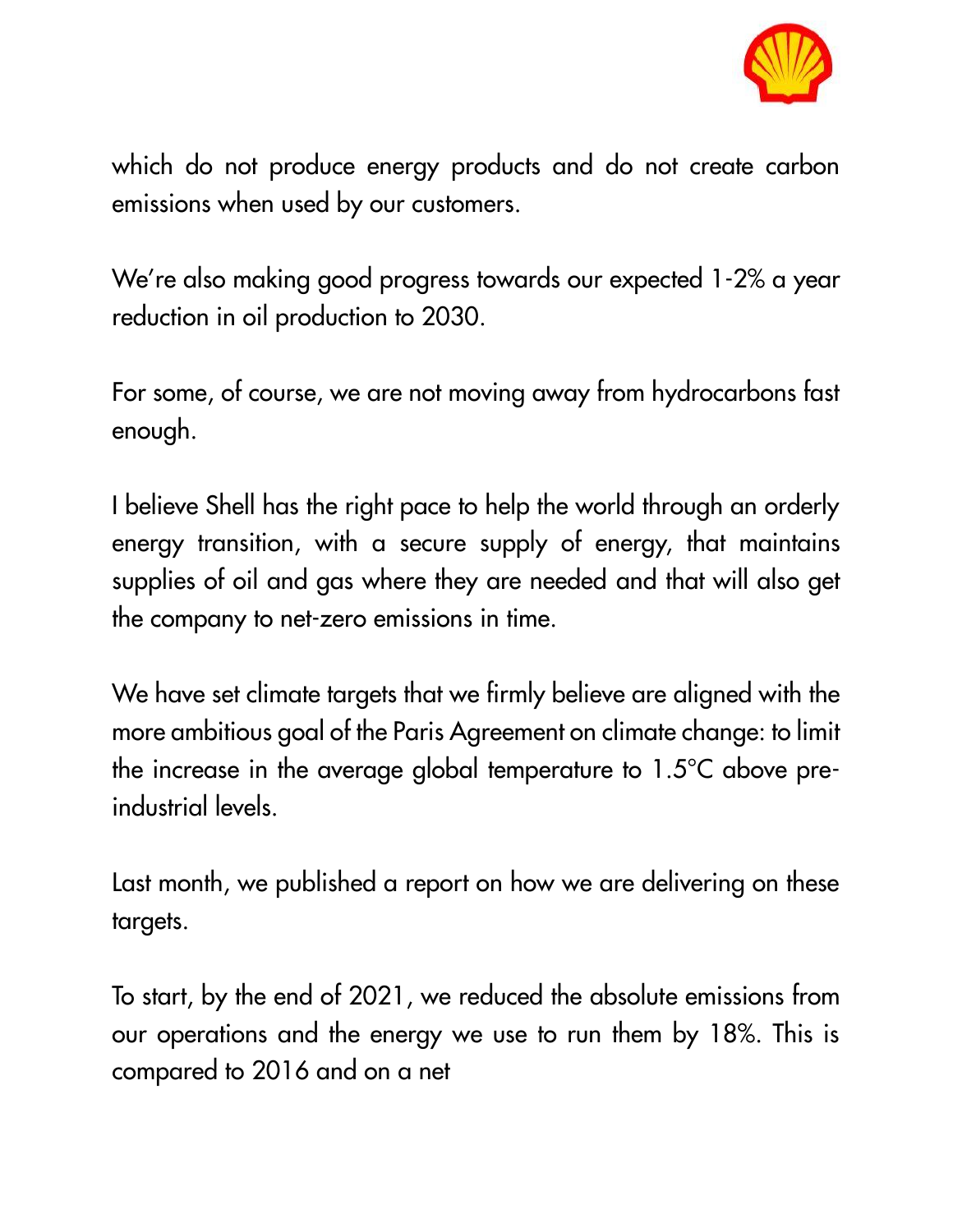

basis. Our target is to achieve 50%, compared to 2016, by 2030.

Cutting these absolute emissions from our operations is important, but we have another target that is perhaps even more crucial. This is the target to bring down our carbon intensity.

By the end of last year, we had reduced the net carbon intensity of the energy products we sell by 2.5%, also compared with 2016. This means we have met our target to cut 2-3%.

2 to 3% may not sound like a lot, so I want to give you some context. Last year, the world economy experienced a very intensive recovery with a 6% growth in global GDP, a 6% increase in CO2 emissions and no improvement in the world's carbon intensity.

So, the 2.5% reduction of our carbon intensity is indeed significant, and the reductions will quickly become much larger. We have set a target of 9-12% carbon intensity reduction by 2024. This milestone is tied to our executive pay.

And carbon intensity is not just crucial for us, it is also important for the world. I can illustrate this with a simple example.

Shell sells a lot of aviation fuel. Imagine we decided to stop selling this fuel. Imagine we decided to close our kerosene factories, stop supplying to our customers and leave this sector altogether.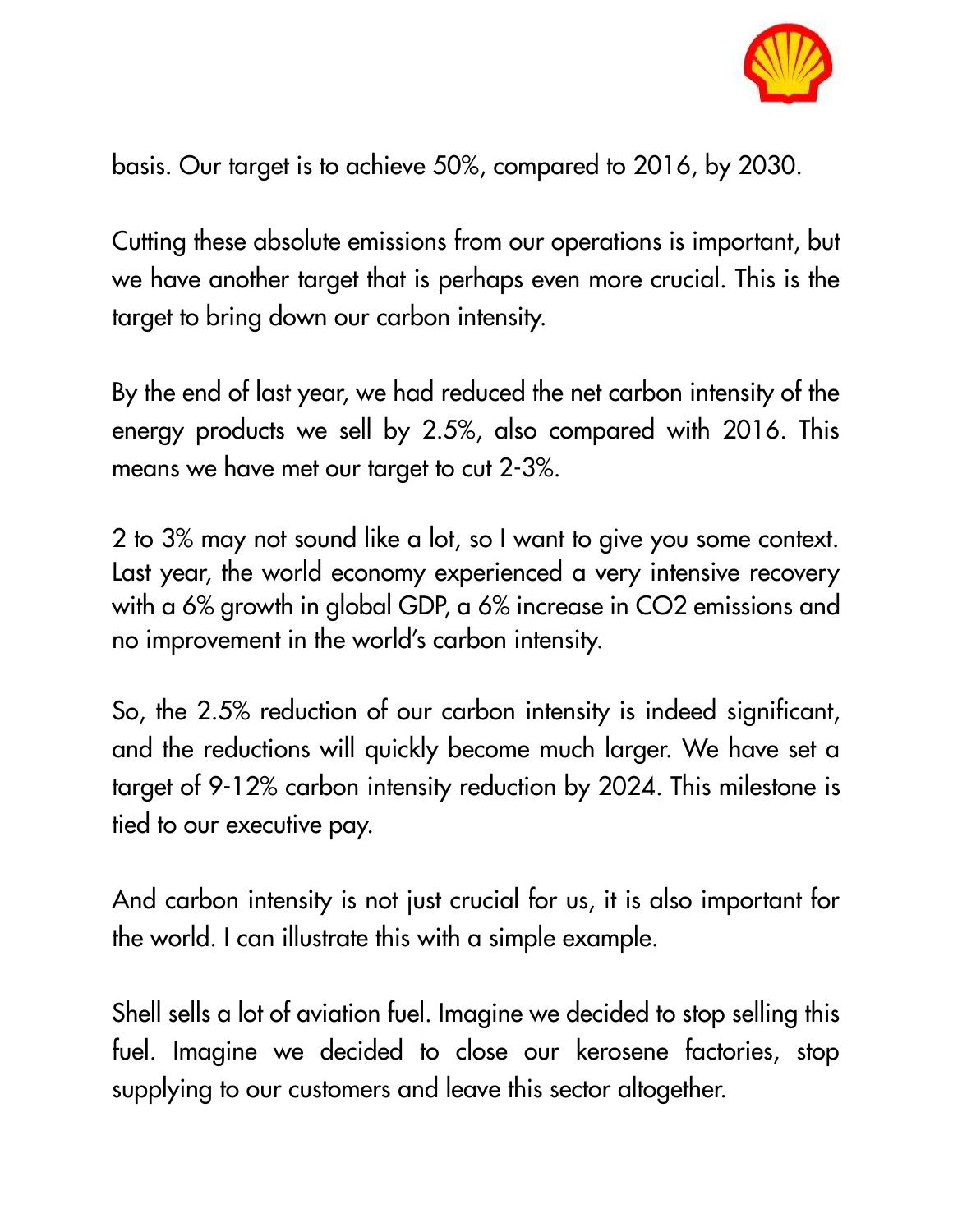

That would bring down Shell's absolute emissions from our aviation fuel operations to zero. But would this also help the world to come closer to achieving net-zero emissions? Would fewer planes depart from airports? We don't believe so.

Because if Shell supplied less kerosene, it would not mean that people would fly less. Airlines would not buy less fuel. They would simply buy it from other fuel companies and total demand for fossil fuels would not change at all.

Now imagine a second, different scenario.

Shell continues to sell aviation fuel but more and more, the fuel we sell is sustainable and so we help our customers change the type of energy they use.

This is what we are doing. And I believe it is the best solution for both our shareholders and society.

Because together with our customers in aviation, we are working on changing energy demand we are working on ways to help increase the use of low-carbon fuels and decrease carbon emissions from this sector.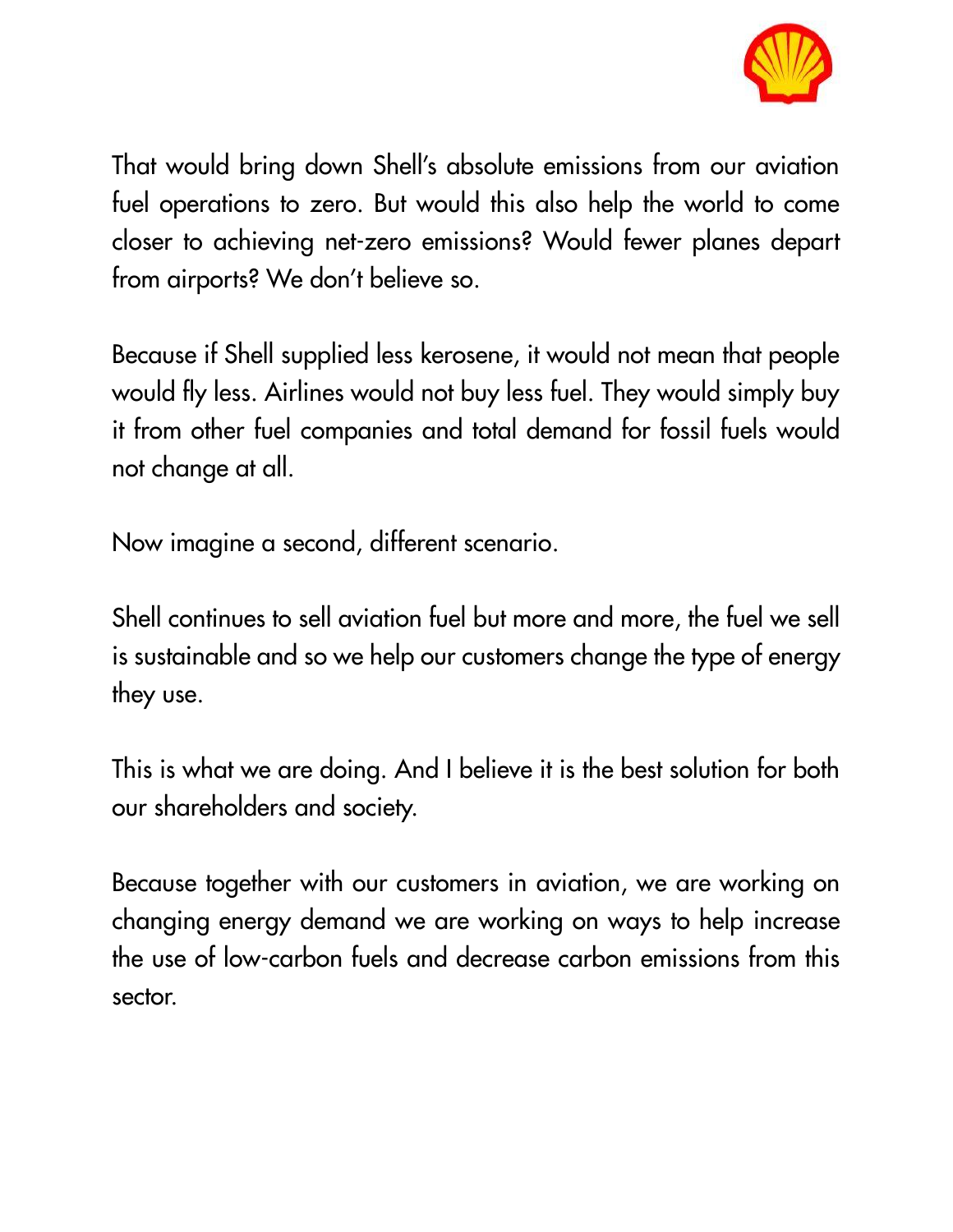

On the supply side, in Rotterdam in the Netherlands, we took a final investment decision last year to build an 820,000-tonnes-a-year biofuels facility. This will be among the largest in Europe producing sustainable aviation fuel and renewable diesel made from waste and certified sustainable vegetable oils.

This sustainable aviation fuel will not replace all the kerosene in the world in the next few years. But it will help the sector move away from kerosene. It will start to lower emissions from aviation as a whole and it will bring down the carbon intensity of the energy products Shell sells.

That is the difference between reducing the intensity of emissions by gradually improving the energy use of an entire sector or letting go of our customers in this sector altogether and leaving it for someone else to deal with.

It is the difference between walking away from a problem or stepping up to be part of the solution.

Shell wants to be part of the solution. We are stepping up. We are working with sectors that need help from energy companies with expertise and experience to find a path to net-zero emissions. And aviation is a good example of one of these sectors.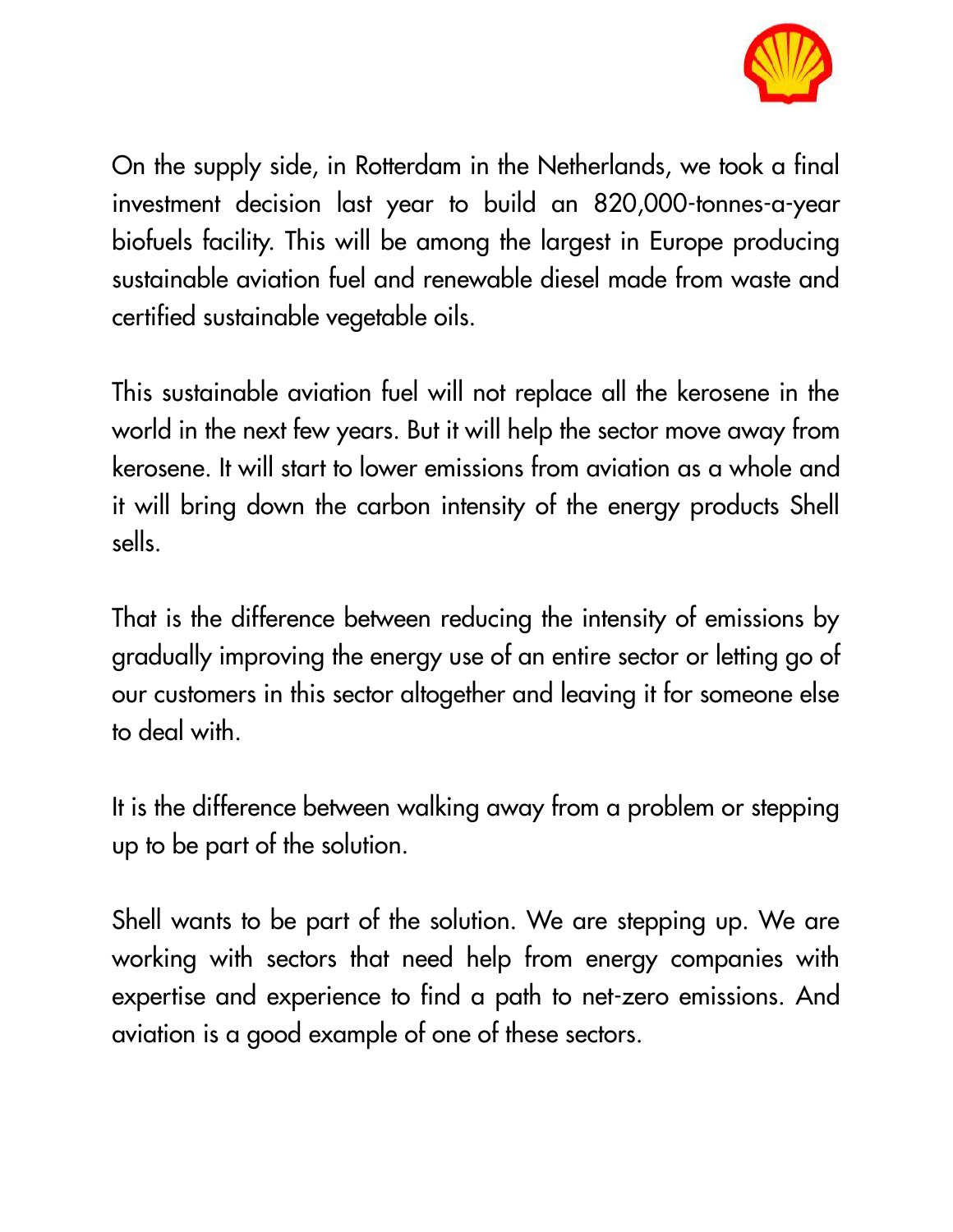

In the same way, we are working together with our customers in shipping, heavy-duty road transport, industry and the production of chemicals.

We are investing in technologies that help these sectors find their own paths to net-zero emissions, that include, beyond the biofuels I just mentioned, wind and solar power, hydrogen, carbon capture and storage and ways to offset emissions by planting trees and preserving nature.

In this way, apart from bringing down our own emissions, we also help our customers adapt.

That brings me back to our strategy, Powering Progress.

It was designed to withstand changing circumstances without losing sight of our targets and goals. Like I told you, it has adaptation at its core.

It factors in the different ways in which energy makes a difference. And in doing so, our strategy helps us to deliver a secure supply of reliable, sustainable, affordable energy to the world.

That's a tall order. And we will not shy away from it. But no company can do this in isolation.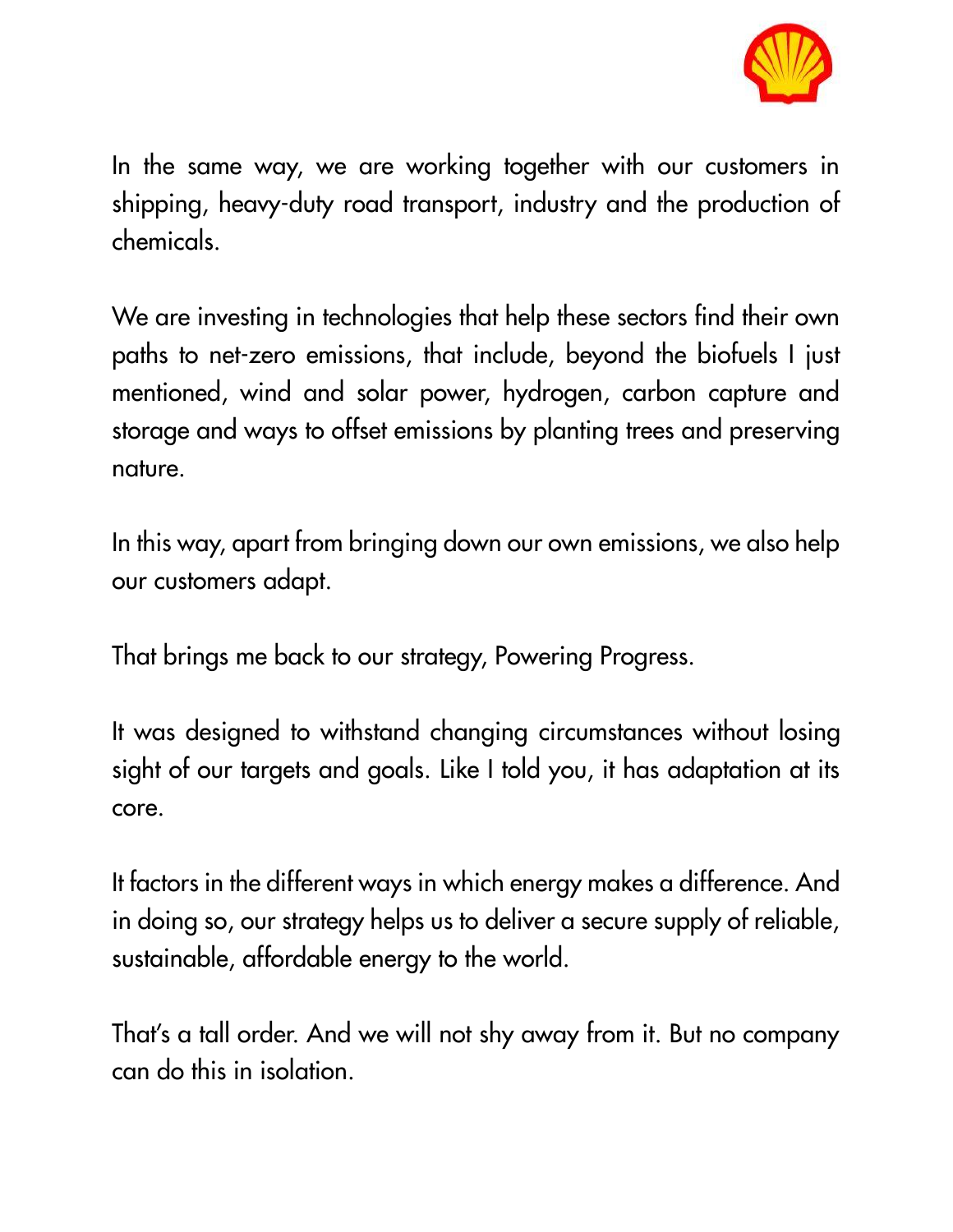

We will continue to work with our customers, with governments, and with you, our shareholders.

We need your support.

Last year, when we set out Powering Progress for you and told you how we are planning to transform Shell into a net-zero emissions business both purposefully and profitably. Your support was overwhelming as shown in the vote at our Annual General Meeting.

This year, the AGM vote is about the progress we have made in the past 12 months.

I think we made impressive progress in the past 12 months. Again, to give some context, according to data from the International Energy

Agency, almost all activities in the global economy produced more carbon emissions last year compared to 2020.

Just try to think of a sector that succeeded in reducing emissions - Power generation did not, industry did not, transport did not. Emissions from these sectors all went up in 2021.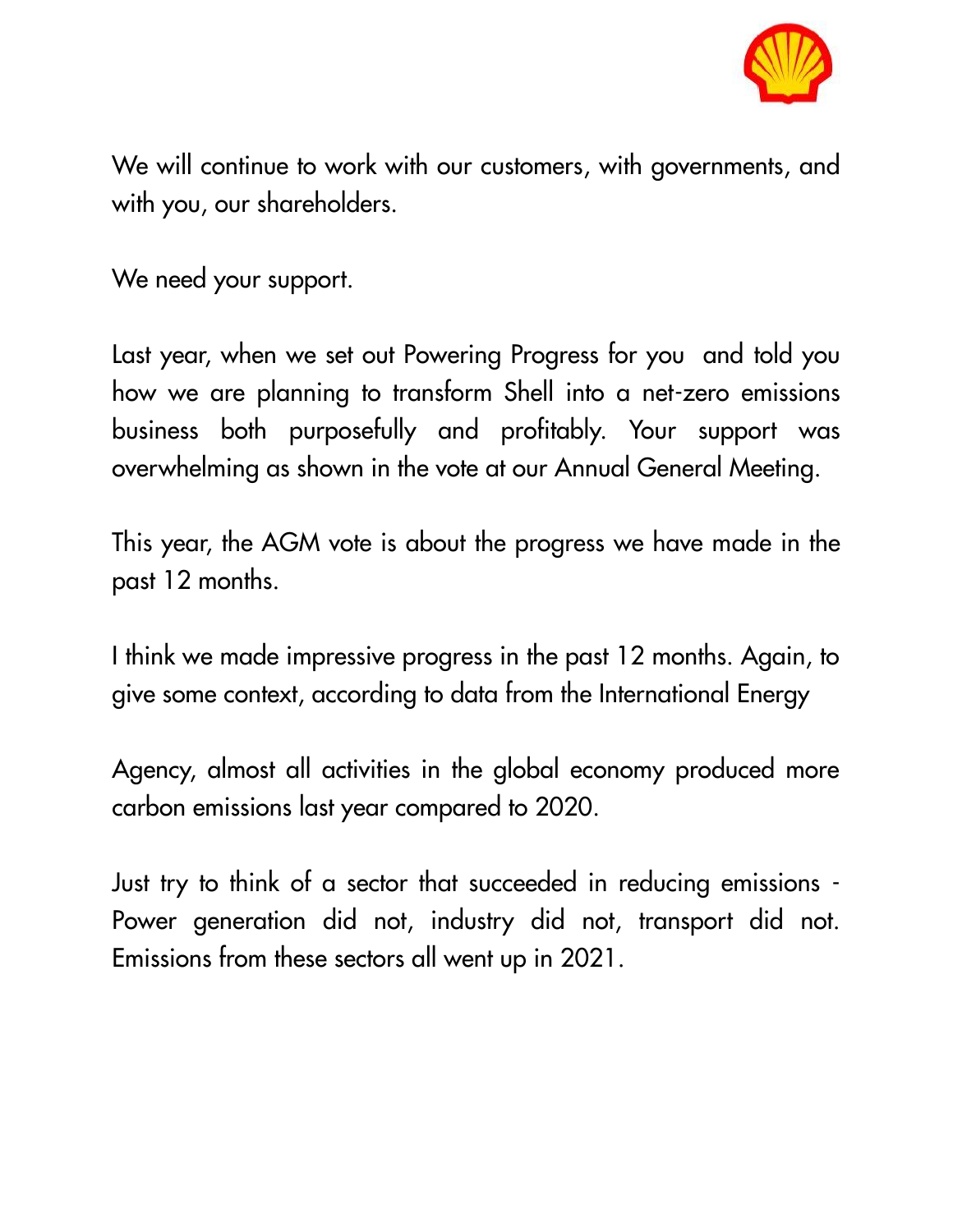

So, the progress in the energy transition made by companies with an integrated energy strategy, like we have are clearly ahead of what we see in most sectors using energy.

I am encouraged to see that some very large institutional investors and shareholders have started to recognise the importance of an integrated energy strategy too.

On that basis I ask our shareholders to support our Energy Transition Progress Report during our AGM.

And when I mention the AGM, I also need to say something about Follow This.

The Follow This resolution calls for targets that would conflict with the Shell strategy that so many of you agree with. In fact, this resolution could be harmful to that strategy.

The formal Notice of Meeting goes into this in great detail, so I'll give just a few examples here.

The Follow This resolution proposes targets that go much further than even the most progressive pathways to net zero in our sector, for example the pathways of the Intergovernmental Panel on Climate Change and the International Energy Agency.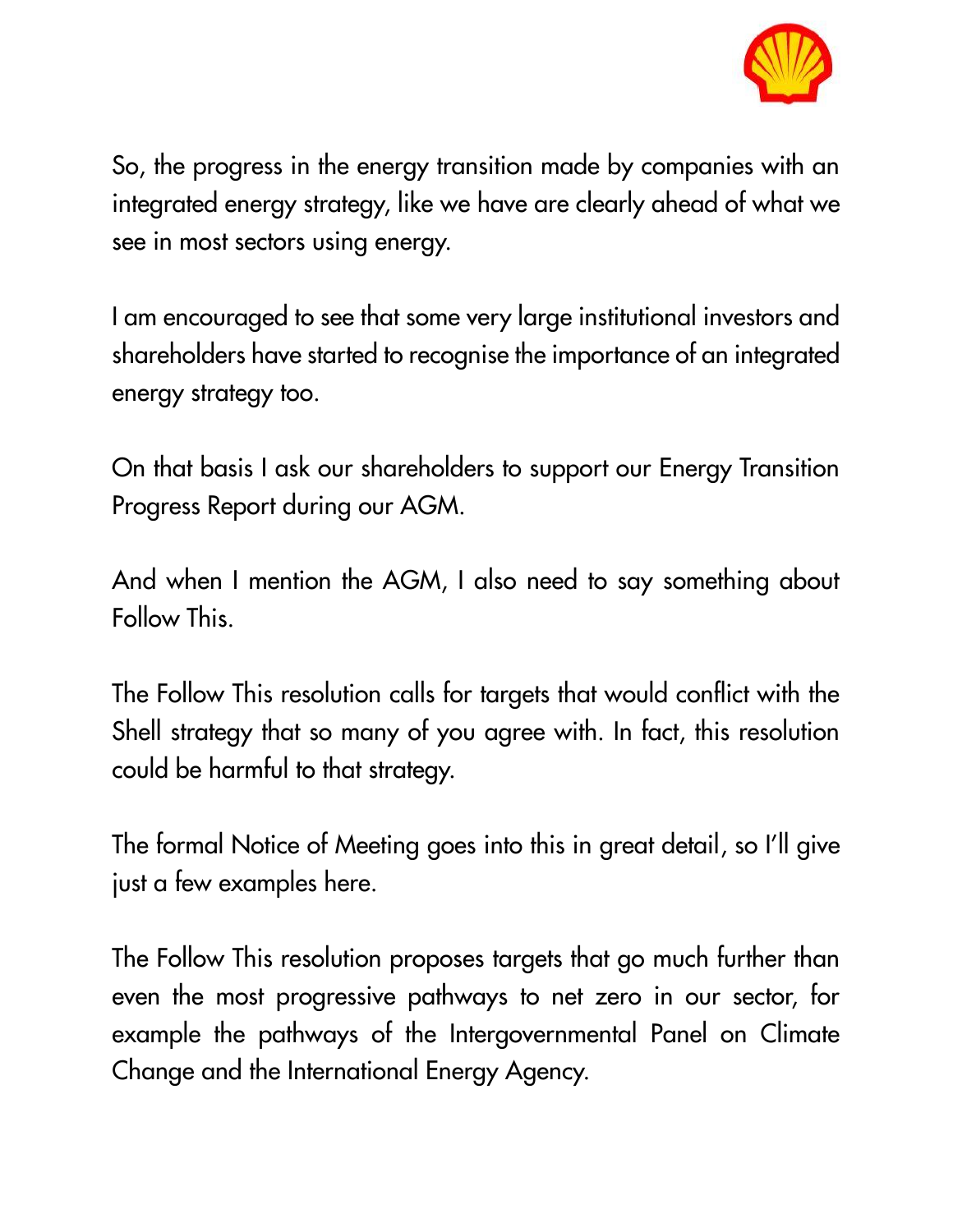

What's more, these IPCC and IEA pathways include actions by all parts of society. Follow This suggests we should reach these targets on our own, which is unrealistic for Shell as a single company to achieve.

Most tellingly, the Follow This resolution focuses solely on changing the supply of energy. This approach would mean we would have to abandon our customers and shrink our business. This is fundamentally different to Shell's energy transition strategy... as you hopefully took from the example I gave about Shell's role in helping aviation reduce emissions.

We believe that a dramatic change in demand for energy is just as critical as the required changes to supply for the energy transition to take place. And this means working together with governments, society and crucially our customers.

So, in short, the Follow This resolution is unrealistic. It would not help reduce the world's carbon emissions and it is not in the best interests of you, our shareholders.

Since the Follow This resolution rejects and in fact opposes our strategy, voting in favour of Resolution 20 and voting in favour of Resolution 21 sends a conflicting signal. I am asking you to be clear about what you really want us as a company to do.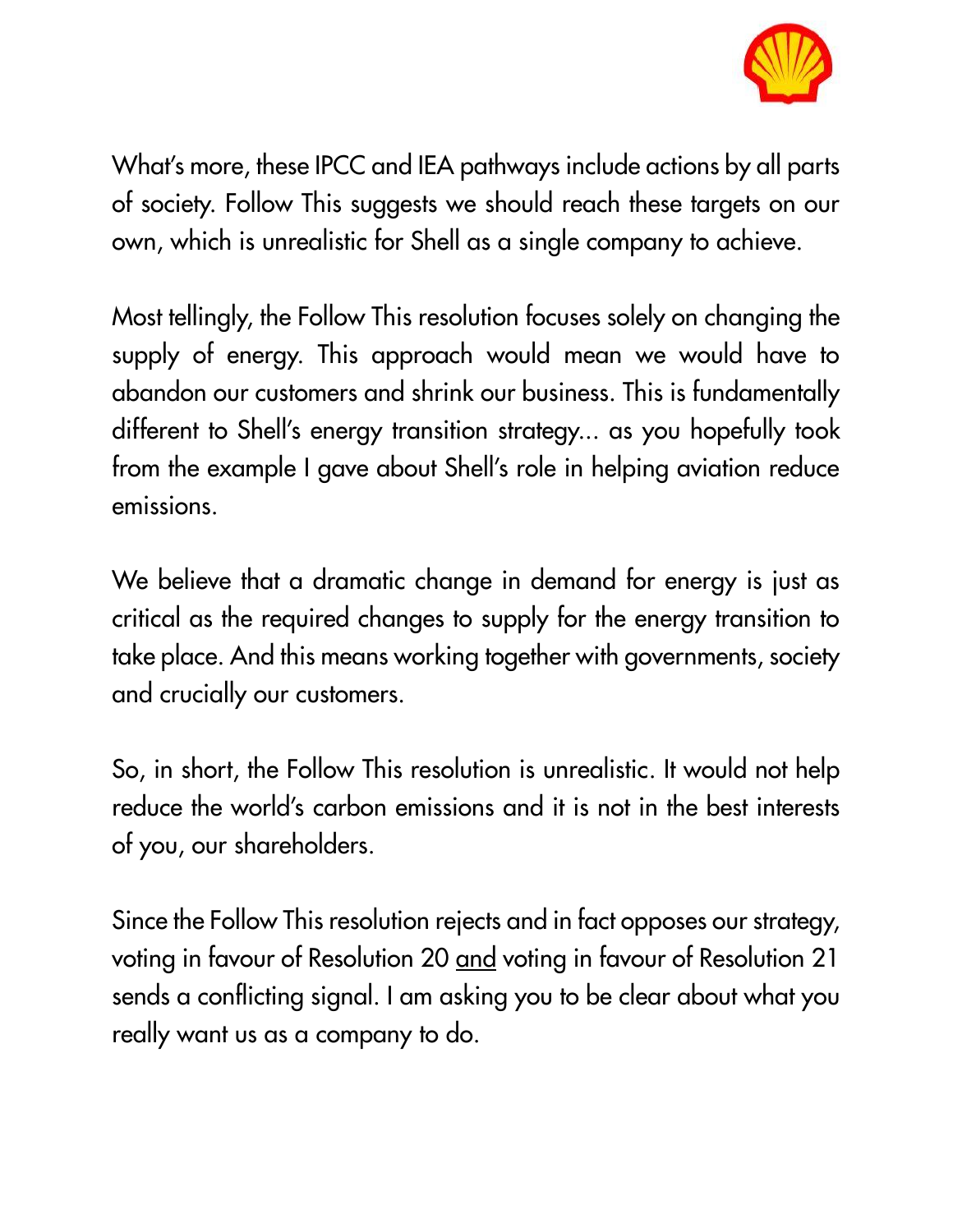

So, during the AGM, we ask you to vote in support of the progress we have made in the last 12 months and not to vote for a change in our strategy by pursuing misguided targets for our company as suggested by Follow This.

Because I believe we have made significant progress.

We are reinforcing Shell as an energy business that delivers a secure supply of energy in the places where it is needed most. We are changing into a business that will achieve net-zero emissions in line with the Paris Climate Agreement. And we are strengthening Shell as a business that generates value today, and in the future.

I hope we can again count on your support.

Thank you.